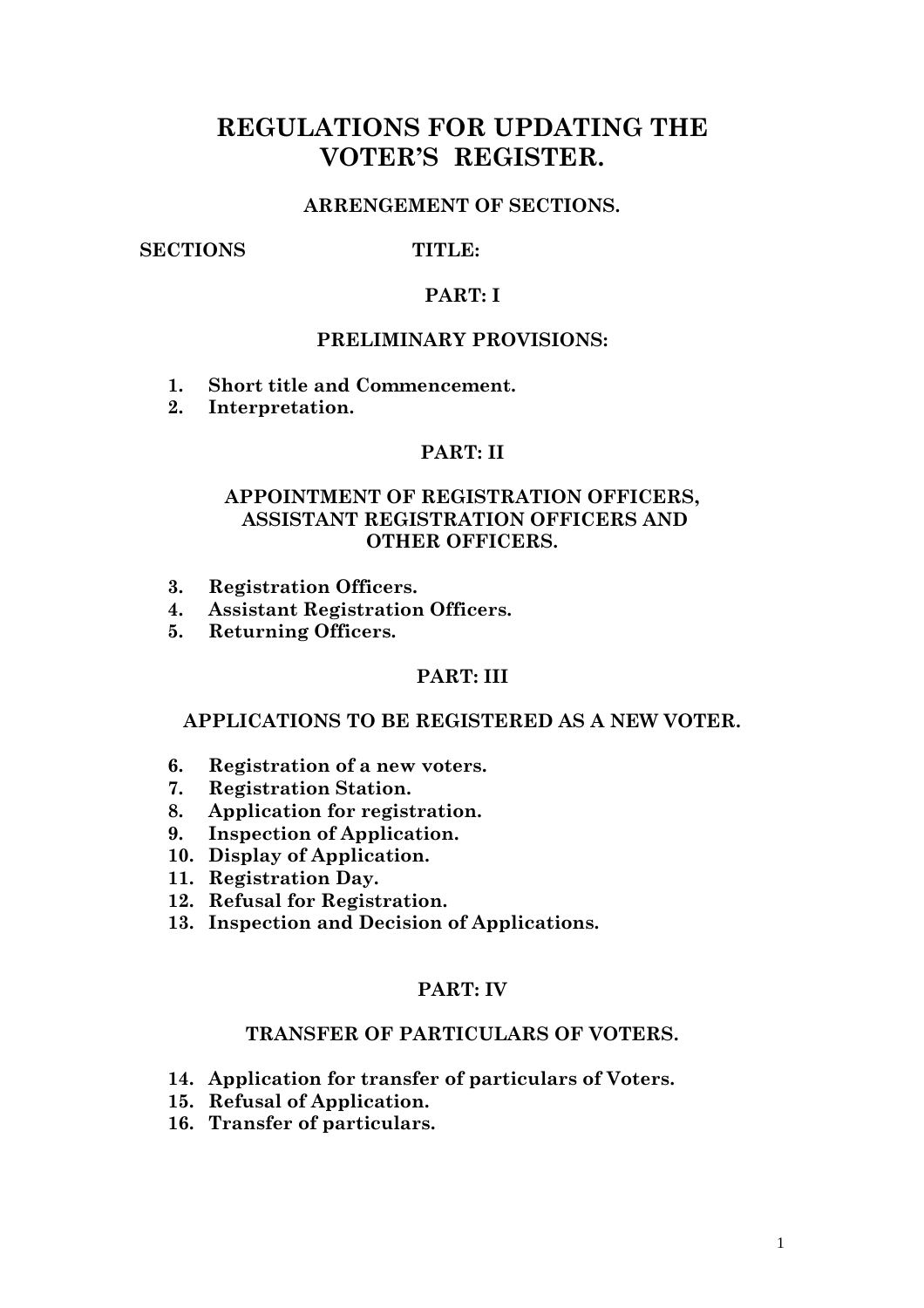## PART: V

### CORRECTION OF INFORMATION AND VOTER'S CARDS.

- 17. Lost or destroyed a Voter's Card.
- 18. Surrenders of Voter's Card.
- 19. Correction of information of Voter.

#### PART: VI

#### REMOVAL AND DELETION OF DISQUALIFIED VOTERS.

- 20. Discovery of disqualified voters.
- 21. Notice to deletion of disqualified Voters.
- 22. Determination of objection.
- 23. Deletion of disqualified Voters.

#### PART: VII

#### OBJECTIONS, APPEALS AND DECISSIONS.

- 24. Display of a Register.
- 25. Inspection of a Register.
- 26. Objections.
- 27. Procedures for making objections.
- 28. Determination of objection by Registration Officers.
- 29. Decision of objection.
- 30. Dissatisfied with the decision.
- 31. Appeal to the Regional Court.
- 32. Decision of the Court.

#### PART: VIII

#### OFFENCES AND PENALTY.

- 33. Offences relating to registration.
- 34. Insertion of false information in an application form.
- 35. Making false information.
- 36. Offences relating to vote's card.
- 37. To destroy the voter's card.
- 38. Unlawful possession of a voter's card.
- 39. Offences relating to the Registration Officers.
- 40. Remaining at the Registration Station.
- 41. Penalty.

#### SCHEDULE - Forms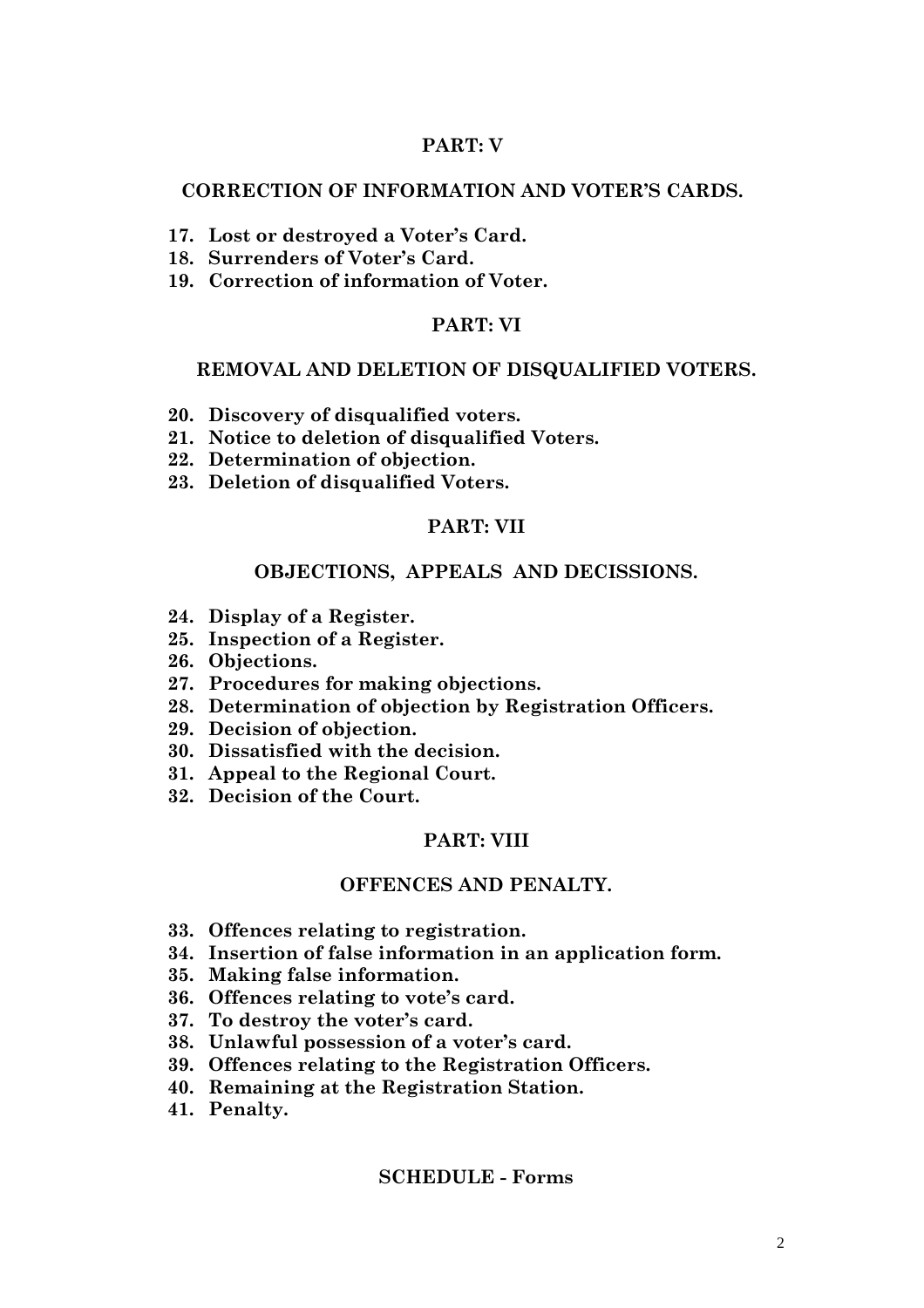# THE ELECTIONS ACT, NO. 11OF 1984. \_\_\_\_\_\_\_\_\_\_\_\_\_\_\_\_\_\_\_\_\_

# REGULATIONS FOR UPDATING THE VOTER'S REGISTERS. [Made under section 13(8)]

\_\_\_\_\_\_\_\_\_\_\_\_\_\_\_\_\_\_

IN EXERCISE of the powers conferred upon it under section 13(8) of the Election Act, No. 11 of 1984 as amended by Act, No. 12 of 2002 and consolidated in 2005, THE ZANZIBAR ELECTORAL COMMISSION, do hereby makes the following Regulations for Updating Voter's Register as follows:

# Short title and Commencement. Interpretation. 1. These Regulations may be cited as Regulation for updating the Voter's Register, of 2007, and shall come into operation after being approved by the Commission and published in the Official Gazette. 2. In these Regulations, unless the context requires otherwise: "Updating Registers" means insertion of particulars of a persons who qualified to be registered as a voters in the Registers, whom is not so registered earlier and to delete all the particulars of a persons who becomes disqualified as a Voter according to the Election Act; "Commission" means the Zanzibar Electoral Commission as established under article 119 of the Constitution; "Register" means the Permanent Voter's Register as prepared and maintained by the Commission according to the Election Act; "Election Act" means the Election Act No. 11 of 1984 and includes all the amendments made time to time and includes consolidation made up to 2004; "Voter" means a person who is qualified to be registered and registered as a voter in accordance with the Election Act;

# PART: I PRELIMINARY PROVISIONS.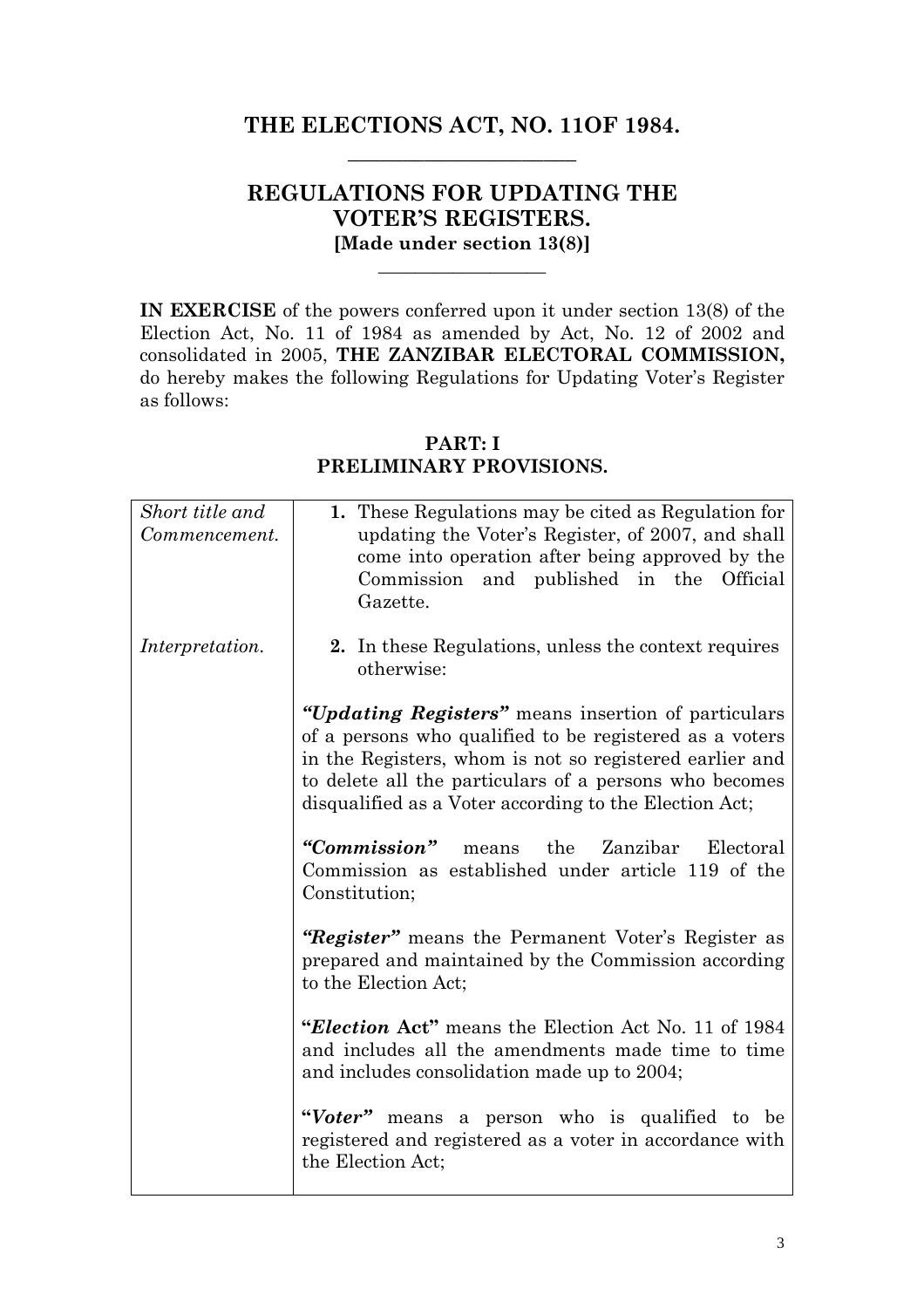|                           | "New voter" means a person who applied to be<br>registered and registered as a voter in accordance with<br>the provisions of these Regulations, who is not so<br>registered earlier according to the Election Act;                                        |
|---------------------------|-----------------------------------------------------------------------------------------------------------------------------------------------------------------------------------------------------------------------------------------------------------|
|                           | "Registration Officer" means a person who is<br>appointed to register voters and shall includes<br>Assistant Registration Officer appointed as such in<br>accordance with the Election Act;                                                               |
|                           | "Political Party" means a political party registered as<br>such in accordance with the Political Parties Act, No. 5<br>of 1992;                                                                                                                           |
|                           | "Director" means a person appointed to be the<br>Director of Elections in accordance with the Election<br>Act and includes a person for the time being performing<br>any of the functions of the Director;                                                |
|                           | "Sheha" means an officer appointed to perform the<br>functions of sheha under section 15 of the Regional<br>Administration Authority Act, No. 1 of 1998, and<br>includes any person appointed on his behalf in<br>accordance with section 18 of that Act; |
|                           | "Card" means an identity given to voters issued and<br>approved by the Commission to enable voter to vote in<br>an election in accordance with the Election Act;                                                                                          |
|                           | "Constitution" means the Zanzibar Constitution of<br>1984;                                                                                                                                                                                                |
|                           | "Deletion" means deletion of names of a disqualified<br>voter from the Register in accordance with the Election<br>Act;                                                                                                                                   |
|                           | "Change of Residence" means to change residence of<br>a registered voter from one constituency to another;                                                                                                                                                |
|                           | <b>PART II</b><br>APPOINTMENT OF REGISTRATION OFFICERS,<br><b>ASSISTANCE REGISTRATION OFFICERS AND OTHER</b><br><b>OFFICERS.</b>                                                                                                                          |
| Registration<br>Officers. | <b>3.(1)</b> There shall be a Registration Officers in every<br>constituency who shall be appointed by the Commission<br>in accordance with the terms and conditions as may be<br>setup by the Commission.                                                |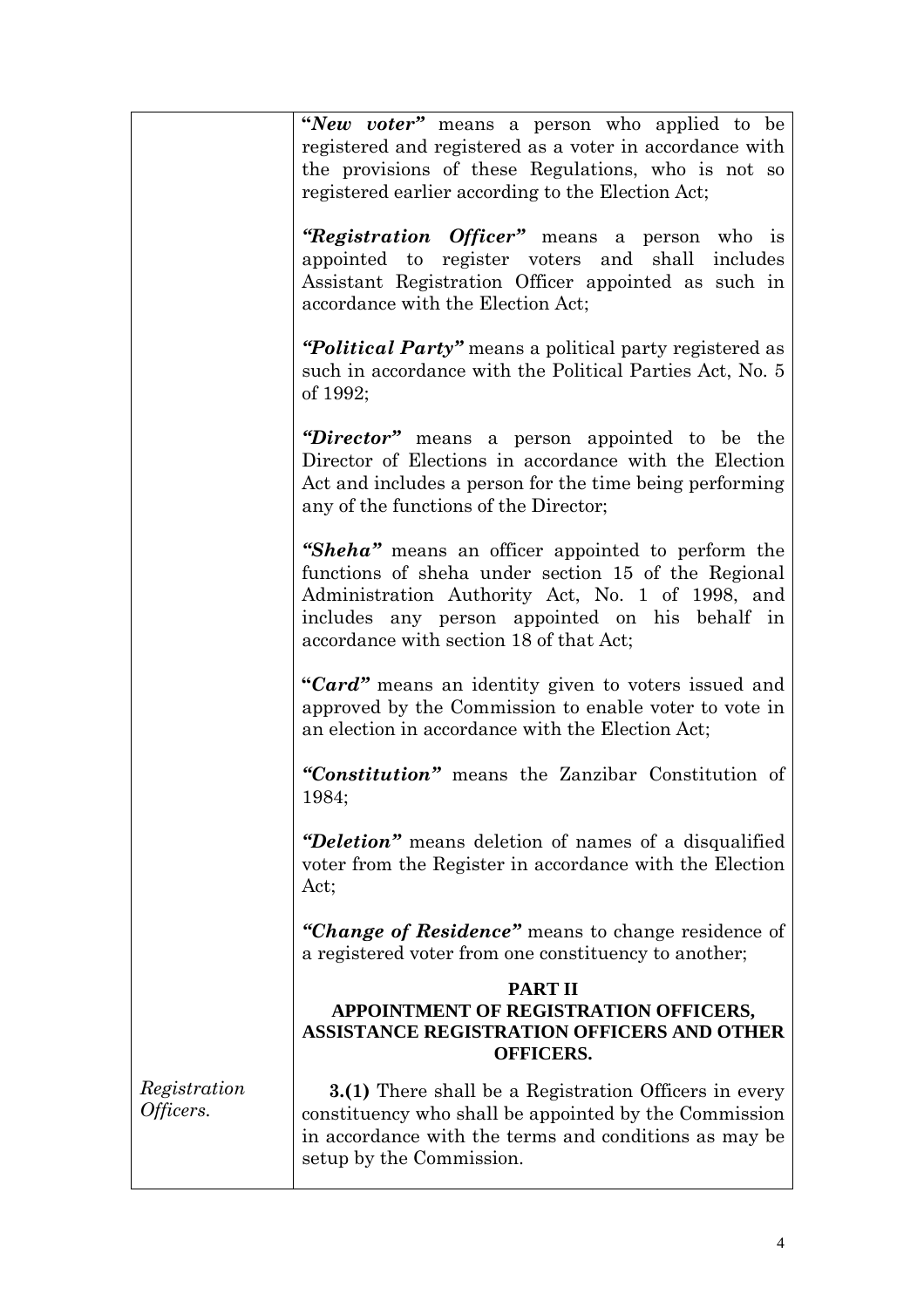|                                       | (2) The Registration Officer appointed under sub-<br>rule (1) of this rule, shall be responsible to perform and                                                                                                                                                                                                                                                            |
|---------------------------------------|----------------------------------------------------------------------------------------------------------------------------------------------------------------------------------------------------------------------------------------------------------------------------------------------------------------------------------------------------------------------------|
|                                       | supervise the followings:                                                                                                                                                                                                                                                                                                                                                  |
|                                       | (a) registration of a new voters;                                                                                                                                                                                                                                                                                                                                          |
|                                       | (b) to transfer the residential particulars of voters;                                                                                                                                                                                                                                                                                                                     |
|                                       | $(c)$ to correct the voter's information in the Register;                                                                                                                                                                                                                                                                                                                  |
|                                       | $(d)$ to delete the names of disqualified voters from the Register;                                                                                                                                                                                                                                                                                                        |
|                                       | in accordance with the Election Act.                                                                                                                                                                                                                                                                                                                                       |
|                                       | (3) Every Registration Officer shall perform and<br>exercise all the directives given by the Director in<br>accordance with the Election Act.                                                                                                                                                                                                                              |
|                                       | (4) The Registration Officer, may, subject with the<br>directives and guidelines of the Commission or the<br>Director, appoint other staffs as it deems necessary in<br>accordance with the Election Act.                                                                                                                                                                  |
|                                       | Registration Officers shall, before<br>(5)<br>The<br>assuming the duties, take an oath of secrecy before the<br>Magistrate in the form as shall be prescribed by the<br>Director.                                                                                                                                                                                          |
| Assistant<br>Registration<br>Officer. | 4.(1) There shall be an Assistant Registration<br>Officers in every constituency who shall be appointed<br>by the Commission in accordance with the terms and<br>conditions as may be setup by the Commission or the<br>Director.                                                                                                                                          |
|                                       | (2) Assistant Registration Officer shall, subject<br>with the directions of the Registration Officer, dealt<br>with all application for registration of voters, transfer of<br>residential particulars of voters,<br>correcting<br>οf<br>information of voters and deletions the names of<br>disqualified voters from the Register in accordance with<br>the Election Act. |
|                                       | (3) An Assistant Registration Officers shall, before<br>assuming the duties, take an oath of secrecy before the<br>Magistrate in the form as shall be prescribed by the<br>Director.                                                                                                                                                                                       |
| Returning<br>Officers.                | <b>5.</b> There shall be a Returning Officers in each<br>constituency who shall be appointed by the Commission<br>in accordance with terms and conditions as setup by the<br>Commission or the Director, and subject with the<br>directives of the Registration Officer, the Returning<br>Officer shall;                                                                   |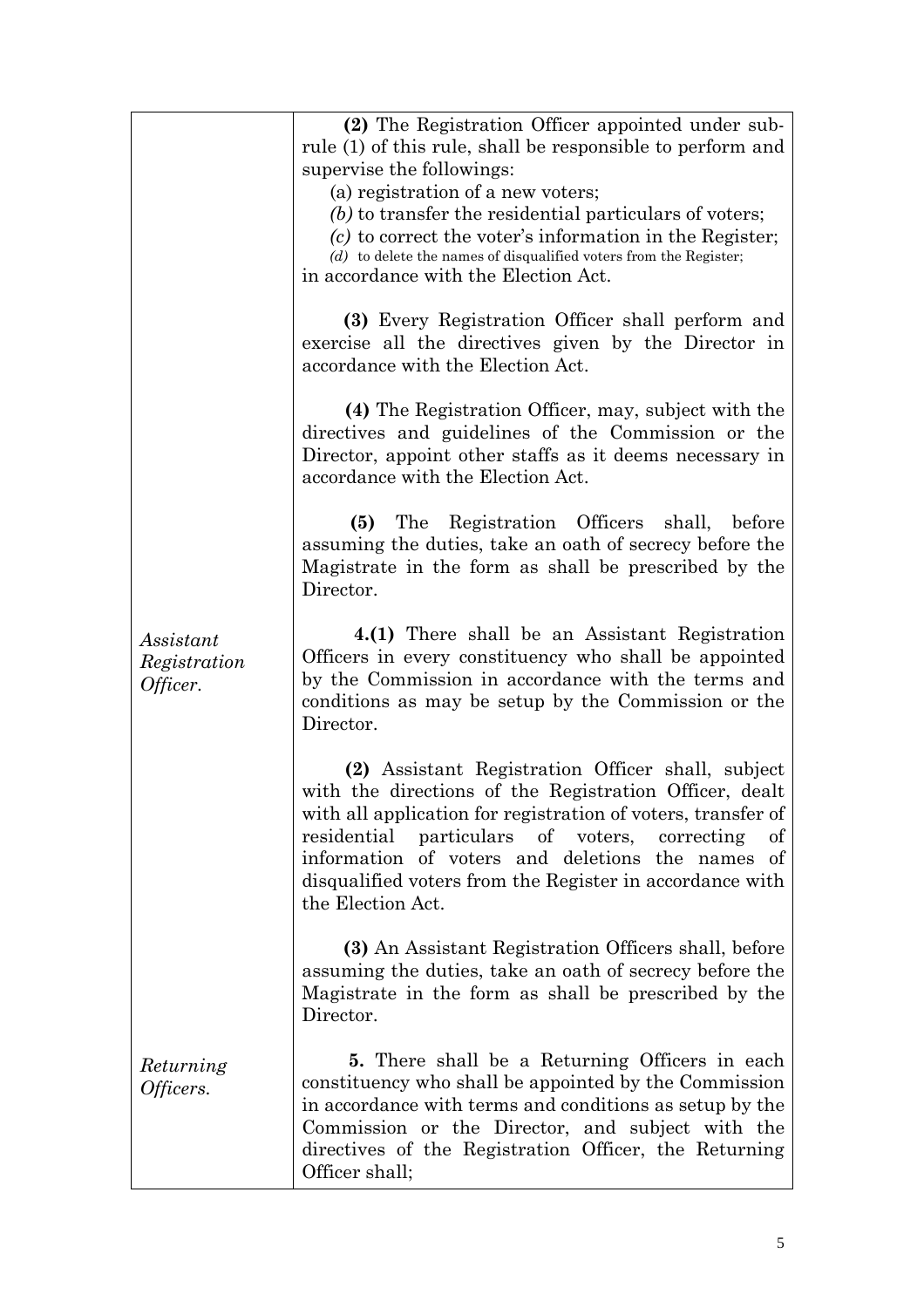|                                             | (a) register all new voters;<br>(b) make a photograph of all new voters;<br>(c) issue a voter's card to the new registered voters,<br>in accordance with the Election Act and these<br>Regulations.<br><b>PART III</b><br><b>APPLICATION FOR REGISTRATION OF A NEW</b><br><b>VOTERS.</b>                                                                                                      |
|---------------------------------------------|-----------------------------------------------------------------------------------------------------------------------------------------------------------------------------------------------------------------------------------------------------------------------------------------------------------------------------------------------------------------------------------------------|
| Registration of<br>a new Voters.            | <b>6.(1)</b> There shall be a registration of a new voters<br>in the Register in every year, which shall be done<br>according to these Regulations or as may be prescribed<br>by the Commission or the Director from time to time.                                                                                                                                                            |
|                                             | (2) The registration of voters as provided under sub<br>rule (1) of this rule, shall be for the new voters only<br>according to these Regulations.                                                                                                                                                                                                                                            |
| Registration<br>Stations.                   | 7. There shall be a registration stations to Register<br>new voters in each constituency as shall be prescribed<br>and announced by the Commission or the Director.                                                                                                                                                                                                                           |
| <i>Application for</i><br>registration.     | <b>8.(1)</b> A person who qualifies to be registered as a<br>new voter may apply to the Registration Officer to be<br>a voter in the Register in that<br>registered as<br>constituency in which he ordinarily resides, as provided<br>in these Regulations.                                                                                                                                   |
|                                             | (2) The Registration Officers after received an<br>application from the one who intends to be registered<br>as a new voter, shall give to the applicant form "2MA"<br>as prescribed in the Schedule to these Regulations, in<br>which the applicant shall complete and submit to the<br>Registration Officer in a specified date and time as<br>pronounced by the Commission or the Director. |
|                                             | (3) The Registration Officer after satisfied that the<br>application form is properly filled and completed, shall<br>Assistant Registration Officer<br>submit<br>to<br>an<br>for<br>inspection.                                                                                                                                                                                               |
| <i>Inspection of</i><br><i>Application.</i> | <b>9.</b> An Assistant Registration Officer, shall conduct<br>an inspection in order to discover whether the applicant<br>is duly qualified to be registered as a new voter<br>according to the Election Act, and after inspection shall<br>report the results to the Registration Officer.                                                                                                   |
| List of                                     | <b>10.</b> The Registration Officer after received the report                                                                                                                                                                                                                                                                                                                                 |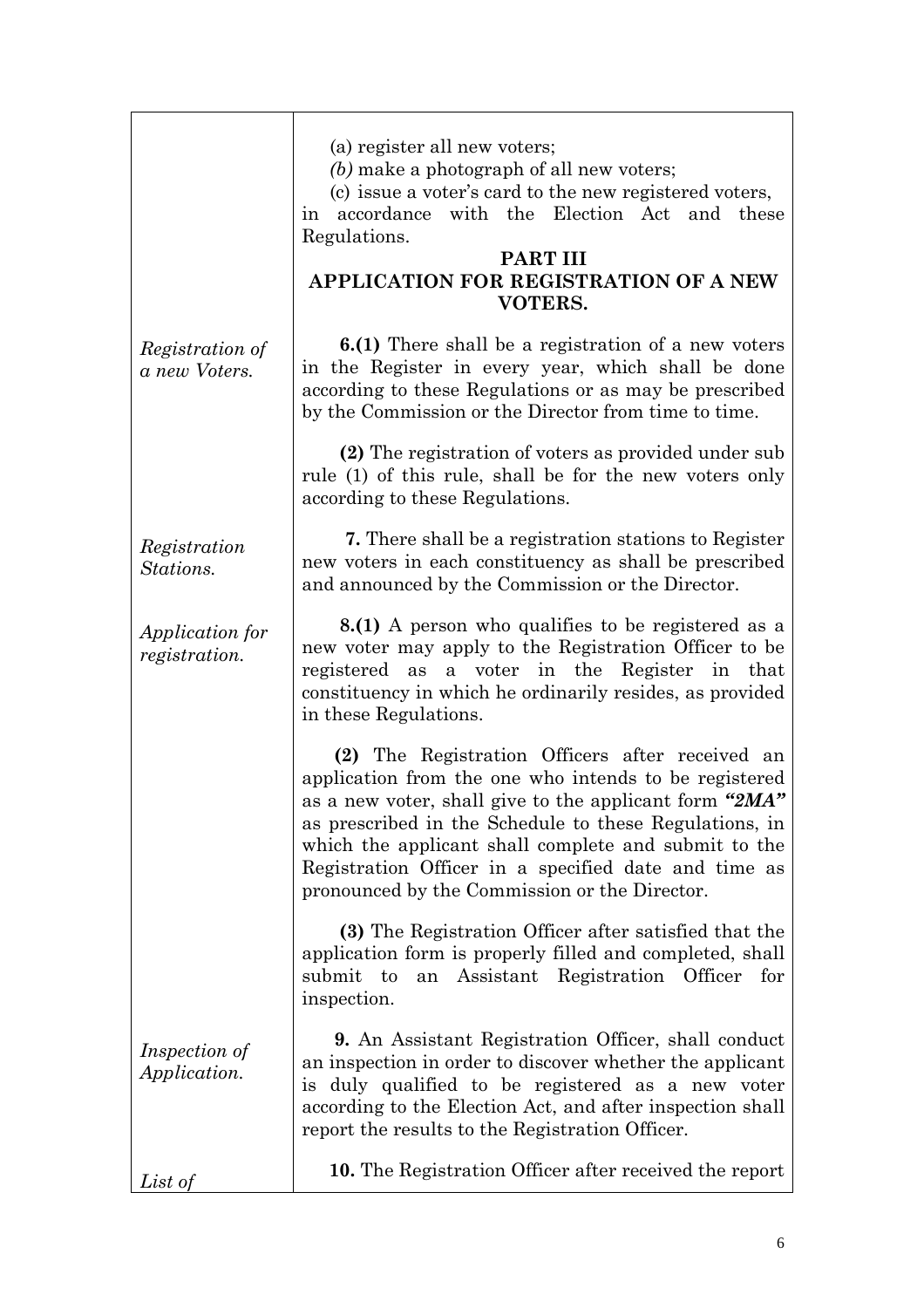| <i>application</i> for<br><i>registrations.</i> | from Assistant Registration Officer, shall prepare and<br>display the list of all the applications for the<br>registration of a new voters and place that list in a<br>conspicuous place in the office for seven days for the<br>purpose of objection.                                                                                                                                                                      |
|-------------------------------------------------|-----------------------------------------------------------------------------------------------------------------------------------------------------------------------------------------------------------------------------------------------------------------------------------------------------------------------------------------------------------------------------------------------------------------------------|
| Registration<br>day.                            | 11.(1) The Commission shall pronounce a date and<br>time for:<br>(a) registration of a new voters;<br>(b) transfer of particulars of voters in relation to<br>residential qualifications;<br>(c) correction of information of voters in the<br>Register,<br>$(d)$ deletion of disqualified voters in the Register,<br>by publish a notice in the Official Gazette.                                                          |
|                                                 | (2) The registration of voters shall be conducted in<br>the presence of an agent of registration of a political<br>parties appointed as such by a political party, and<br>sheha of a concerned shehia, in the manner as shall be<br>prescribed by the Commission or the Director.                                                                                                                                           |
|                                                 | (3) Subject to the provisions of the Election Act,<br>these Regulations and other directions issued by the<br>Commission or the Director, the Registration Officers,<br>shall direct the Returning Officer to register all the<br>applicants who are entitled to be registered subject to<br>an inspection made under rule 9, and shall complete<br>such a form as prescribed under section $17(1)$ of the<br>Election Act. |
|                                                 | (4) The Returning Officer after registering a new<br>voter shall make a photograph of such a voter in the<br>manner and procedures<br>as prescribed by the<br>Commission or the Director and provides to such a<br>voter with the registration card.                                                                                                                                                                        |
| Denial to be<br>registered.                     | 12.(1) The Returning Officer when dissatisfied with<br>the qualifications of a person applied for registration,<br>shall inform and state the reasons for denial and give<br>that person a form " $2KK$ " as prescribed in the Schedule<br>to these Regulations.                                                                                                                                                            |
|                                                 | (2) The applicant if becomes aggrieved by the<br>decision of the Returning Officer, may make a<br>complaint to the Registration Officer within seven days<br>from the date of that decision and submit a form "2KK"<br>to the Registration Officer which is clearly and properly<br>filled.                                                                                                                                 |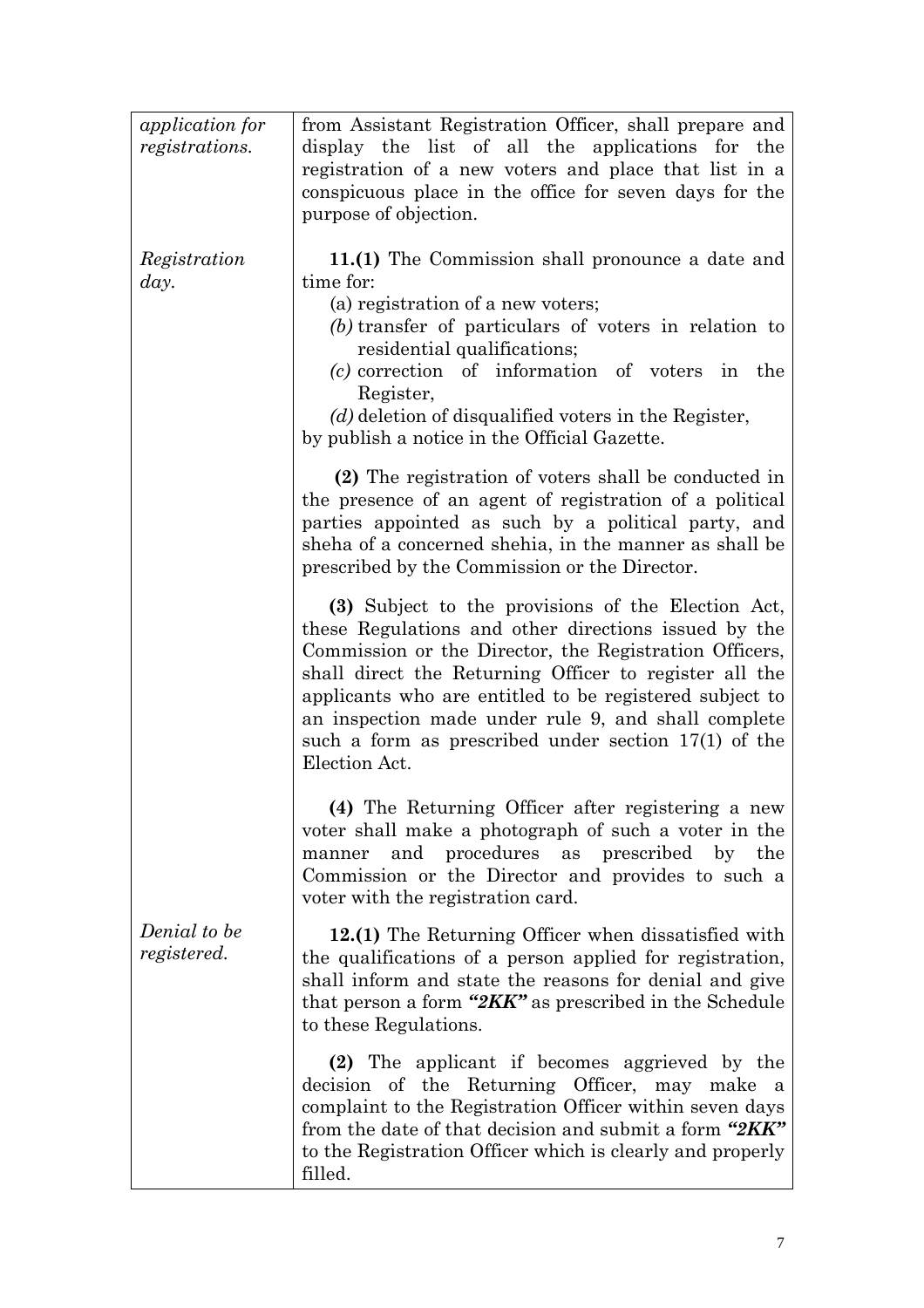| Inspection and<br><i>decision</i> of<br><i>Application.</i>         | 13.(1) The Registration Officer after received a<br>complaint from the aggrieved person as provided under<br>rule 12, shall convene an inspection, and when he<br>satisfied with the decision of the Returning Officer,<br>shall not register that person and shall complete that a<br>form "2KK" and give one copy to that person.                                                                              |
|---------------------------------------------------------------------|------------------------------------------------------------------------------------------------------------------------------------------------------------------------------------------------------------------------------------------------------------------------------------------------------------------------------------------------------------------------------------------------------------------|
|                                                                     | (2) A person who becomes aggrieved by the decision<br>of the Registration Officer, may appeal to the Regional<br>Court within twenty one days from the date of that<br>decision.                                                                                                                                                                                                                                 |
|                                                                     | PART IV<br>TRANSFER OF PARTICULARS OF VOTERS.                                                                                                                                                                                                                                                                                                                                                                    |
| <i>Application for</i><br><i>transfer of</i><br><i>particulars.</i> | 14.(1) A person who is registered as a voter in the<br>Register, changed residence from one constituency to<br>another, may apply to the Registration Officer, for<br>transfer of his particulars from the former area to the<br>current area of residence.                                                                                                                                                      |
|                                                                     | (2) The Registration Officer, while after received an<br>application for transfer of particulars, as provided<br>under sub rule (1) of this rule, shall give an applicant a<br>form "2MU" as prescribed in the Schedule to these<br>Regulations, in which the applicant shall complete and<br>submit to the Registration Officer, within the period as<br>shall be prescribed by the Commission or the Director. |
|                                                                     | (3) The Registration Officer, before giving an<br>application form to the applicant, may ask some<br>questions to the applicant in order to discover whether<br>that applicant is duly qualified for his particulars to be<br>transferred to that new area of residence in accordance<br>with the Election Act.                                                                                                  |
| Refusal of<br><i>application.</i>                                   | 15.(1) The Registration Officer when satisfied that,<br>the applicant has no qualification for transferring of<br>particulars, shall give to the applicant a form " $2KU$ " as<br>prescribed in the Schedule to these Regulations.                                                                                                                                                                               |
|                                                                     | (2) If the applicant becomes aggrieved with the<br>decision of the Registration Officer, may appeal to the<br>Regional Court within twenty one days.                                                                                                                                                                                                                                                             |
| <i>Transfer of</i><br><i>particulars.</i>                           | 16.(1) The Registration Officer after received an<br>application for transfer of residential particulars and                                                                                                                                                                                                                                                                                                     |

8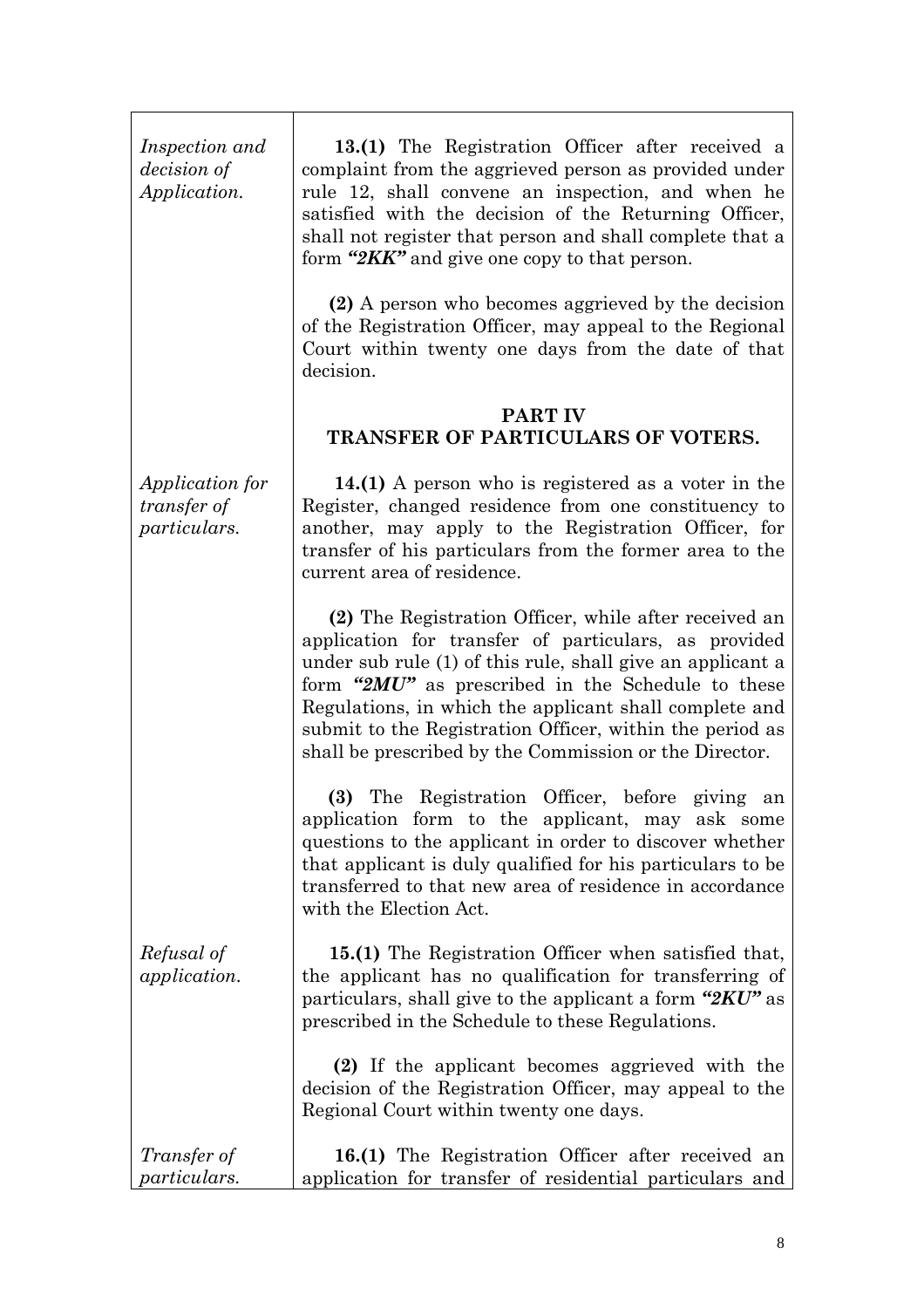|                                                | when becomes satisfied that the applicant:<br>(a) is a permanent resident in that constituency; and<br>(b) is qualified to vote in that constituency,<br>shall transfer the particulars of that applicant from the<br>former area to the current area of resident, and shall<br>immediately inform the Director. |
|------------------------------------------------|------------------------------------------------------------------------------------------------------------------------------------------------------------------------------------------------------------------------------------------------------------------------------------------------------------------|
|                                                | (2) The applicant shall be required to report to the<br>registration office at a date and time, as shall be<br>pronounced by the Commission or the Director, for<br>given new voter's Card.                                                                                                                      |
|                                                | (3) The applicant shall be obliged to handover the<br>former registration card to the Registration Officer<br>before be given a new Card.                                                                                                                                                                        |
|                                                | <b>PART V</b><br><b>CORRECTION OF INFORMATION AND</b><br><b>VOTER'S CARDS.</b>                                                                                                                                                                                                                                   |
| Lost of<br>Registration<br>Card.               | 17.(1) A person whose registration card is lost or<br>destroyed, may apply to the Registration Officer for a<br>new registration card.                                                                                                                                                                           |
|                                                | (2) The Registration Officer after received an<br>application in accordance with sub rule (1) of this rule,<br>shall give to the applicant form " $2MP"$ as prescribed in<br>the Schedule to these Regulations.                                                                                                  |
|                                                | (3) The applicant shall submit that form "2MP"<br>filled and completed,<br>which<br>is clearly<br>to<br>the<br>Registration Officer within the prescribed time as shall<br>be pronounced by the Commission or the Director.                                                                                      |
| Surrenders of a<br>destroyed Voter's<br>Cards. | 18. A person whose registration card is destroyed,<br>shall submit that card to the Registration Officer before<br>making an application for a new registration cards as<br>provided in these Regulations.                                                                                                       |
| Correcting of<br><i>information.</i>           | 19.(1) A person who is registered as a voter in the<br>register and wishes his information in the register to be<br>corrected, may apply to the Registration Officer by<br>payment of a fixed sum of money as may be prescribed<br>by the Commission or the Director.                                            |
|                                                | (2) The Registration Officer after received<br>an<br>application, shall give to the applicant form "2MS" as<br>prescribed in the Schedule to these Regulations.                                                                                                                                                  |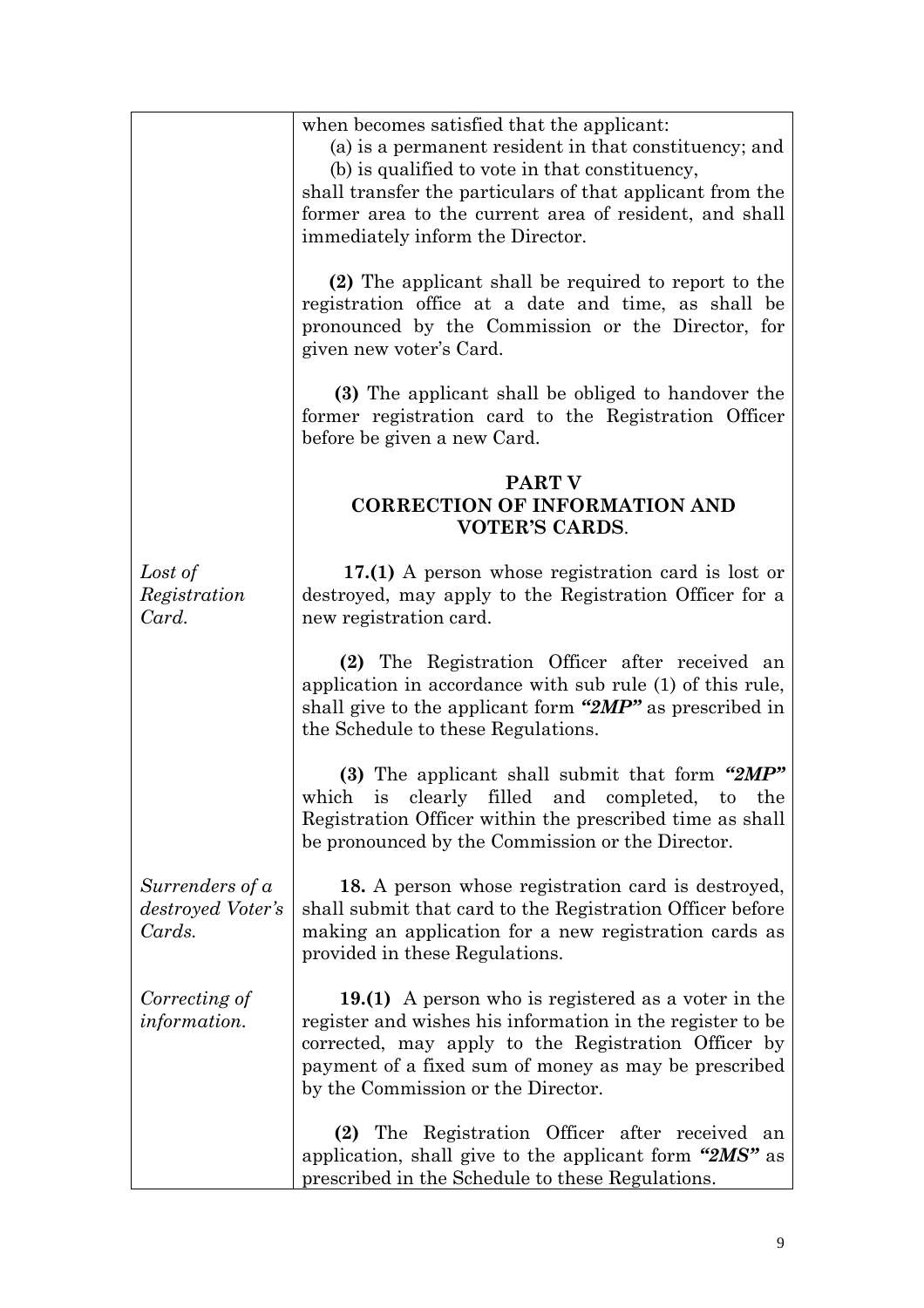|                                                     | (3) The Registration Officer while after satisfied<br>that, that applicant is entitled for his information to be<br>corrected, shall complete part of form "2MS" and<br>submit to the Director.                                                                                                                                                                                                                                                                              |
|-----------------------------------------------------|------------------------------------------------------------------------------------------------------------------------------------------------------------------------------------------------------------------------------------------------------------------------------------------------------------------------------------------------------------------------------------------------------------------------------------------------------------------------------|
|                                                     | (4) A person who applied for his information to be<br>corrected, and if deems necessary to the Registration<br>Officer, may demand that applicant to handover his<br>voter's card before is given the new one.                                                                                                                                                                                                                                                               |
|                                                     | <b>PART VI</b><br><b>REMOVAL AND DELETION OF</b><br><b>DISQUALIFIED VOTERS</b>                                                                                                                                                                                                                                                                                                                                                                                               |
| <i>Inspection for</i><br>disqualified<br>Voters.    | 20.(1) The Registration Officer may make an<br>inquiry in order to reveal all the disqualified voters in<br>the Register according to the Election Act.                                                                                                                                                                                                                                                                                                                      |
|                                                     | (2) In conducting an inquiry, the Registration<br>Officer, shall utilize an information from an institutions<br>which are legally recognized to record all persons, such<br>institutions are:<br>(a) the Registrar Generals Office, or<br>(b) the Office of Sheha; or<br>(c) the Educational Offenders Department; or<br>(d) the Immigration Office; and<br>(e) any other offices which for the direction of the<br>Commission or the Director may have such<br>information. |
| Notice to<br>deletion of<br>disqualified<br>Voters. | 21. The Registration Officer after discovering the<br>existence of disqualified voters due to an inspection<br>made under rule 20 in these Regulations, shall prepare<br>a list containing all names of the disqualified voters,<br>which shall keep and place in an open space in his<br>office for the period of seven days.                                                                                                                                               |
|                                                     | (2) A person who have an objection or claims<br>against any of the names listed under sub rule (1) in<br>this rule, may submit his claim or objection to the<br>Registration Officer within seven days from the date<br>when that list is placed.                                                                                                                                                                                                                            |
|                                                     | (3) The Registration Officer after received<br>an<br>objection as provided under sub rule (2) of this rule,<br>shall give to the applicant a form " $2MO$ " as prescribed<br>in the Schedule to these Regulations, which shall be                                                                                                                                                                                                                                            |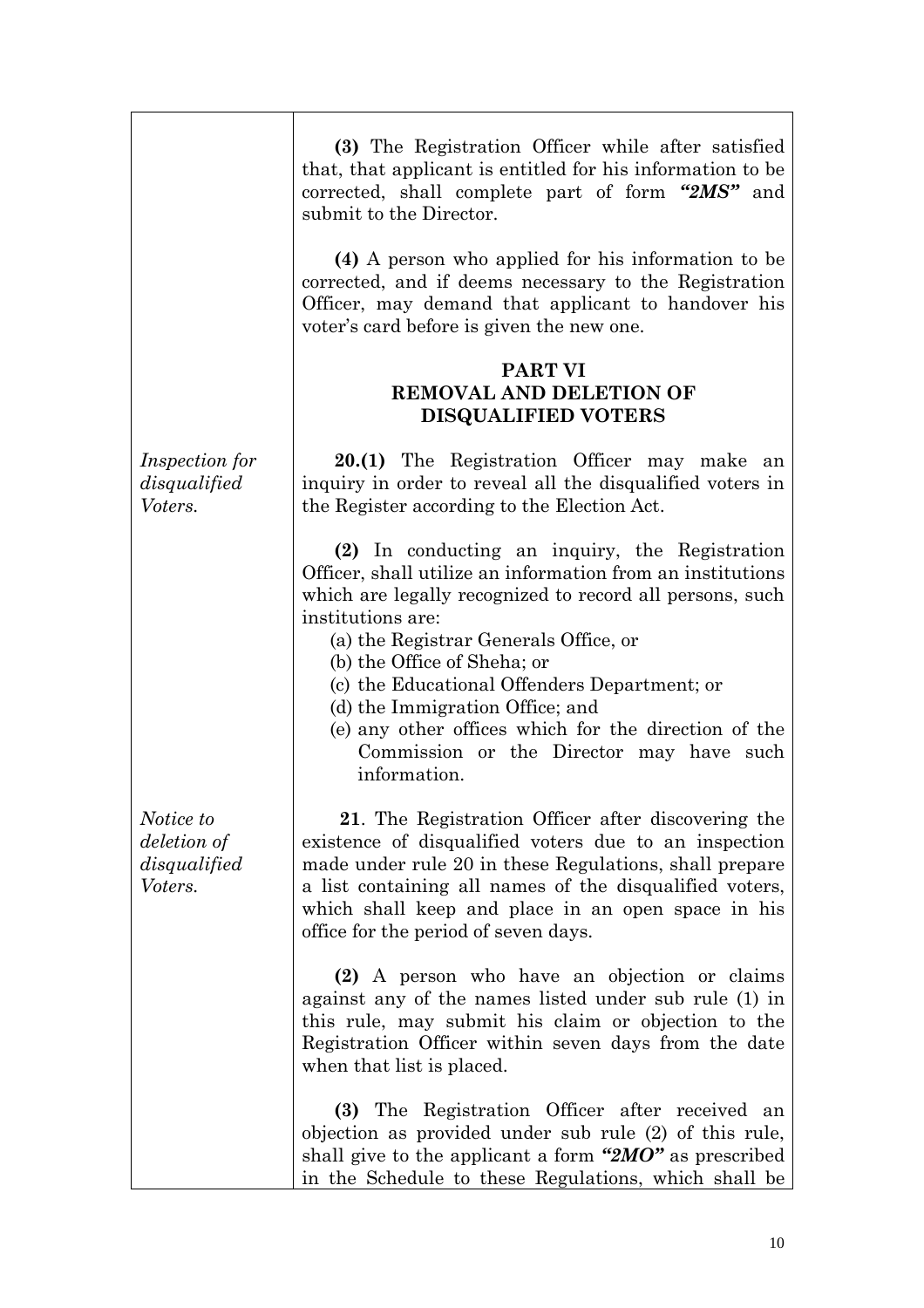|                                                  | filled and returned to the Registration Officer within<br>three days from the date of issued.                                                                                                                                                                                                                                                                                                                                                                                                                                                      |
|--------------------------------------------------|----------------------------------------------------------------------------------------------------------------------------------------------------------------------------------------------------------------------------------------------------------------------------------------------------------------------------------------------------------------------------------------------------------------------------------------------------------------------------------------------------------------------------------------------------|
| Determination of<br><i>objection.</i>            | 22. The Registration Officer shall inform in writing<br>all parties, the place, date and time of hearing that<br>objection and shall determine such objection according<br>to the Election Act and these Regulations.                                                                                                                                                                                                                                                                                                                              |
| Deletion of name<br>of a disqualified<br>Voters. | 23. When the period of seven days elapses as<br>provided under rule 21 in these Regulations, and<br>according to the decision made in accordance with rule<br>22, the Registration Officer subject to the directives of<br>the Commission or Director, shall delete all the names<br>of disqualified voters according to the Election Act.                                                                                                                                                                                                         |
|                                                  | <b>PART VIII</b><br>OBJECTIONS, APPEALS AND DECISIONS.                                                                                                                                                                                                                                                                                                                                                                                                                                                                                             |
| Display of<br>Register.                          | 24. The Registration Officer after registering a new<br>transferring the information of voters,<br>voters,<br>correcting particulars of voters and deletion of all<br>names of the disqualified voters in the Register, shall<br>prepare and keep open the list of all information of<br>voters for inspection for the period of seven days, that<br>list shall contain:<br>(a) new voters;<br>(b) all transferred voters;<br>(c) all voters whose particulars are corrected; and<br>(d) all disqualified voters whose particulars are<br>deleted. |
| <i>Inspection of</i><br>Register.                | 25.(1) A person who is registered as a voter, may<br>after been applied to the Registration Officer or the<br>Director, make inspection to the Register of the<br>constituency in which he is registered, in the date and<br>time as shall be prescribed and announced by the<br>Commission or the Director.                                                                                                                                                                                                                                       |
|                                                  | (2) A person after making inspection of the<br>register in accordance with the sub rule (1) of this rule,<br>discovered that, his name is not contained in that<br>register, may apply to the Registration Officer for his<br>name to be entered in that Register.                                                                                                                                                                                                                                                                                 |
|                                                  | (3) The Registration Officer after received an<br>application and satisfied that, the name of a person is<br>not contained in the Register and while is duly required<br>to be contained, shall correct and enter the name of                                                                                                                                                                                                                                                                                                                      |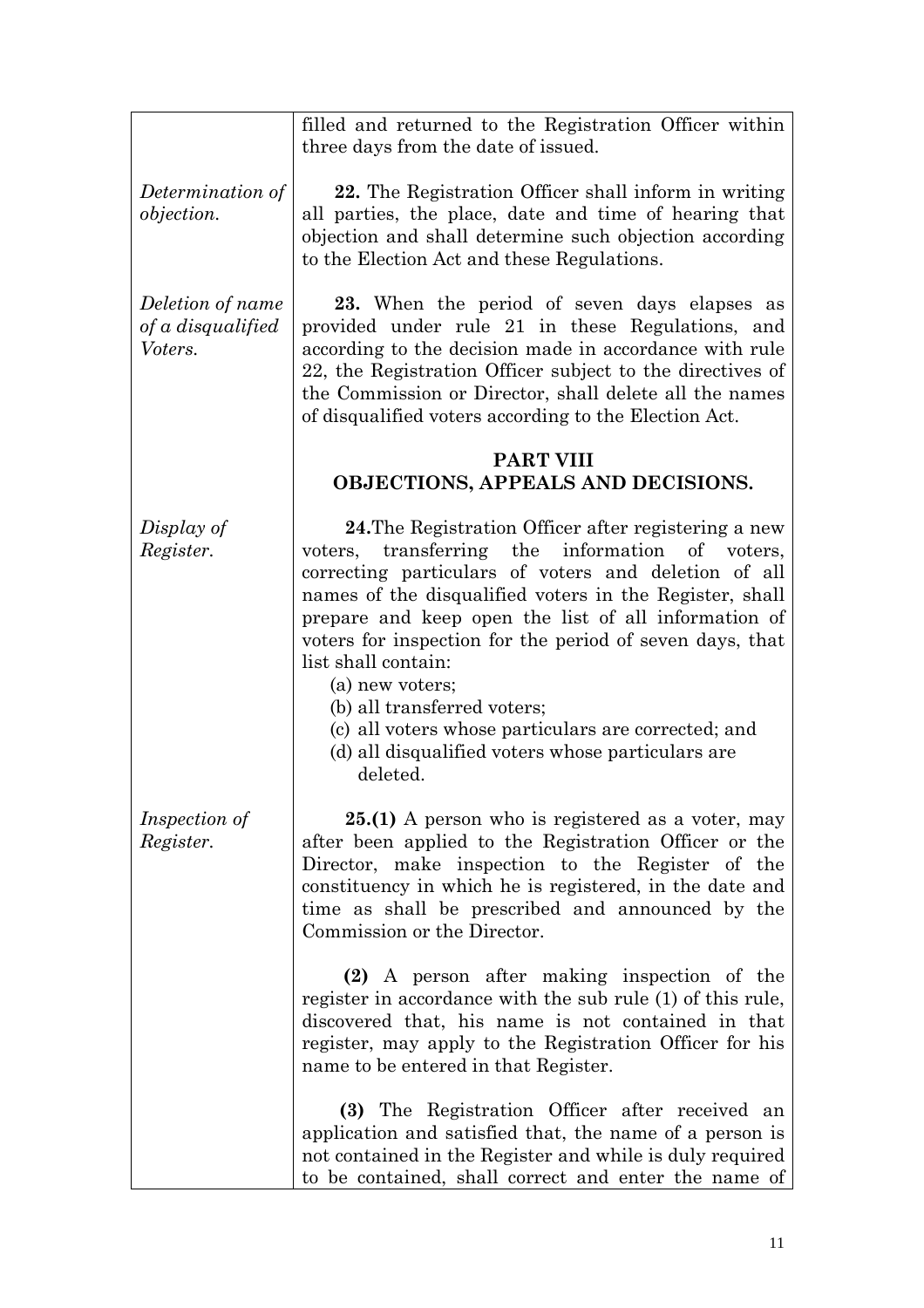|                                              | that person in the Register and immediately inform the<br>Director.                                                                                                                                                                                                                                                             |
|----------------------------------------------|---------------------------------------------------------------------------------------------------------------------------------------------------------------------------------------------------------------------------------------------------------------------------------------------------------------------------------|
|                                              | (4) When the Registration Officer<br>becomes<br>dissatisfied with the application made pursuant to sub<br>rule (2) of this rule, shall not enter the name of that<br>person in the Register, and give reasons for his denial<br>and give to the applicant form " $2KK$ " as prescribed in<br>the Schedule to these Regulations. |
|                                              | (5) A person who becomes aggrieved by the decision<br>of the Registration Officer made under sub rule (4) of<br>this rule, may within seven days appeal to the Regional<br>Court.                                                                                                                                               |
| Objections.                                  | <b>26.(1)</b> A person who is registered as a voter in the<br>Register, may object the name of other person to be in<br>the Register in area in which he is registered on the<br>following reasons:<br>(a) that other person disqualified to be in that<br>Register;<br>(b) that other person is dead.                          |
|                                              | (2) The Director or Registration Officer may object<br>any other person to be contained in that Register due to<br>the reasons as provided in sub rule (1) of this rule.                                                                                                                                                        |
|                                              | (3) Any person who makes an objection in<br>accordance with this rule, shall be called objector and<br>one to whom the objection is made called<br>the<br>respondent.                                                                                                                                                           |
| Procedure of<br>making<br><i>objections.</i> | 27.(1) Every objection made in accordance with rule<br>26, shall be made for filing a form "2KP" as prescribe<br>in the Schedule to these Regulations, and submitted to<br>the Registration Officer within seven days from the<br>date of it issued.                                                                            |
|                                              | (2) Every objection made under sub rule (1) of this<br>rule, shall be submitted together with a security in an<br>amount as may be determined and announced by the<br>Commission and published a notice in the official<br>Gazette.                                                                                             |
|                                              | (3) The Registration Officer after received an<br>objection<br>made<br>in accordance<br>with<br>this<br>rule,<br>immediately shall inform the respondent about that<br>objection made against him.                                                                                                                              |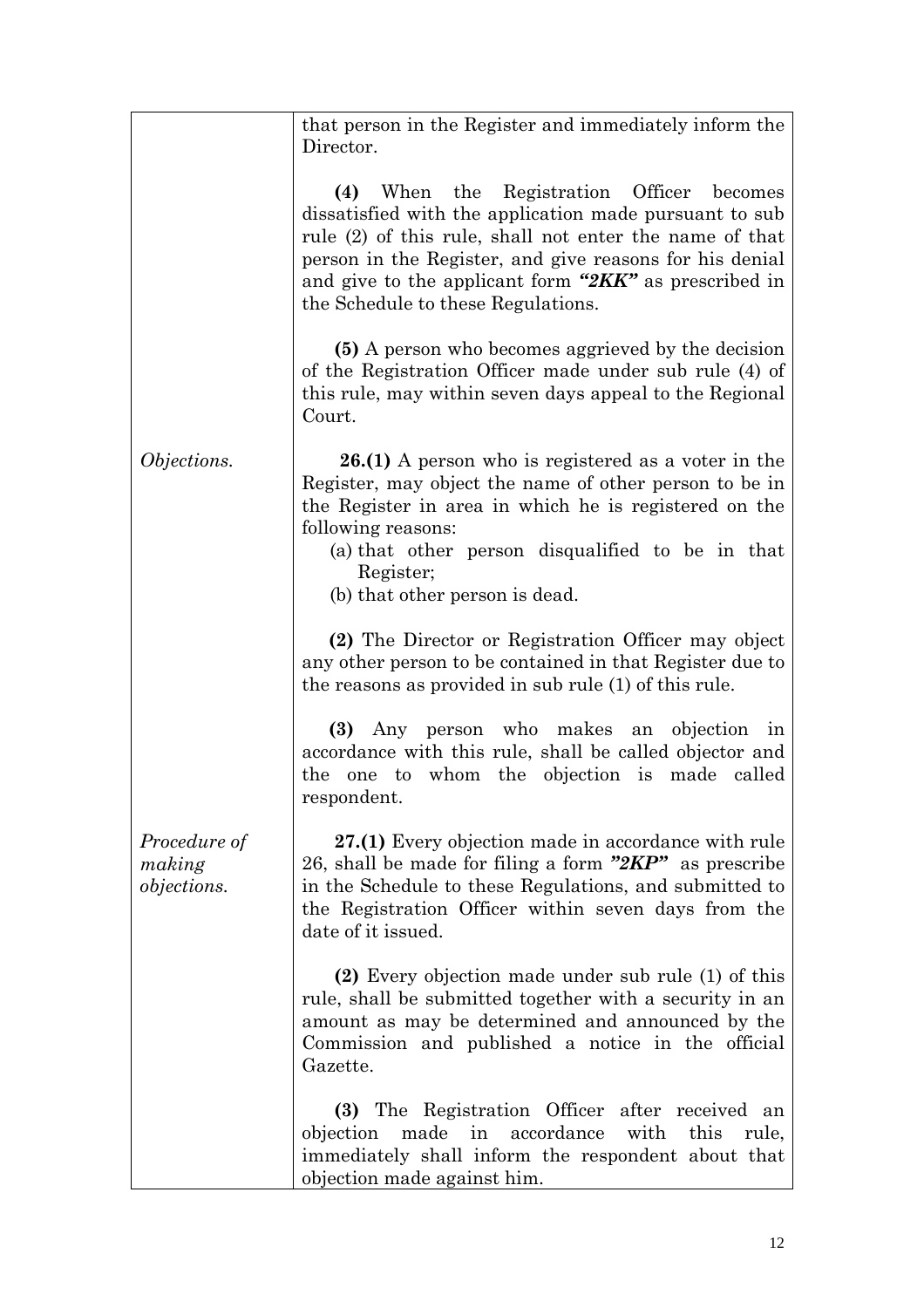|                                 | (4) For an objection made against the one who is<br>dead, information shall be given to his relatives.                                                                                                                                                                                       |
|---------------------------------|----------------------------------------------------------------------------------------------------------------------------------------------------------------------------------------------------------------------------------------------------------------------------------------------|
|                                 | Provided that, relatives according to this rule, shall<br>means;<br>(a) a husband or wife; or<br>(b) a father or mother; or<br>(i) any other blood relatives of the respondent.                                                                                                              |
| Hearing of<br><i>objection.</i> | 28.(1) The Registration Officer after satisfied that,<br>an information is made to the respondent or his<br>relatives, shall pronounce a date, place and time for<br>hearing all objections and shall decide within fourteen<br>days.                                                        |
|                                 | (2) All objections shall be heard open and all parties<br>may call witnesses and any document which is relevant<br>and material to such an objection made.                                                                                                                                   |
|                                 | (3) If an objection is about to remove or remain the<br>name in the Register, the Registration Officer, shall<br>order the respondent to adduce evidence against that<br>abjection.                                                                                                          |
|                                 | (4) When the Registration Officer is on the opinion<br>that:<br>(a) an evidence adduced against the respondent is<br>satisfactorily; or<br>(b) an evidence adduced is not satisfactorily,<br>shall delete or remain as the case may be, the name of<br>the respondent in the Register.       |
| Decision of<br>Objection.       | 29.(1) When on the date and time fixed for hearing<br>of objection, the applicant does not appear or appear<br>but failed to adduced a satisfactorily evidence to prove<br>an objection, the Registration officer, shall remain the<br>name of the respondent in the Register.               |
|                                 | (2) When on the date and time fixed for hearing of<br>an objection, the respondent does not appear without<br>good reasons, the objection shall be heard ex-pert and<br>determined according to the Election Act.                                                                            |
|                                 | (3) When by an opinion of the Registration Officer,<br>the objection is made without good reasons, shall order<br>the applicant to pay compensation to the respondent<br>such amount as may be determined and announced by<br>the Commission by notice published in the Official<br>Gazette. |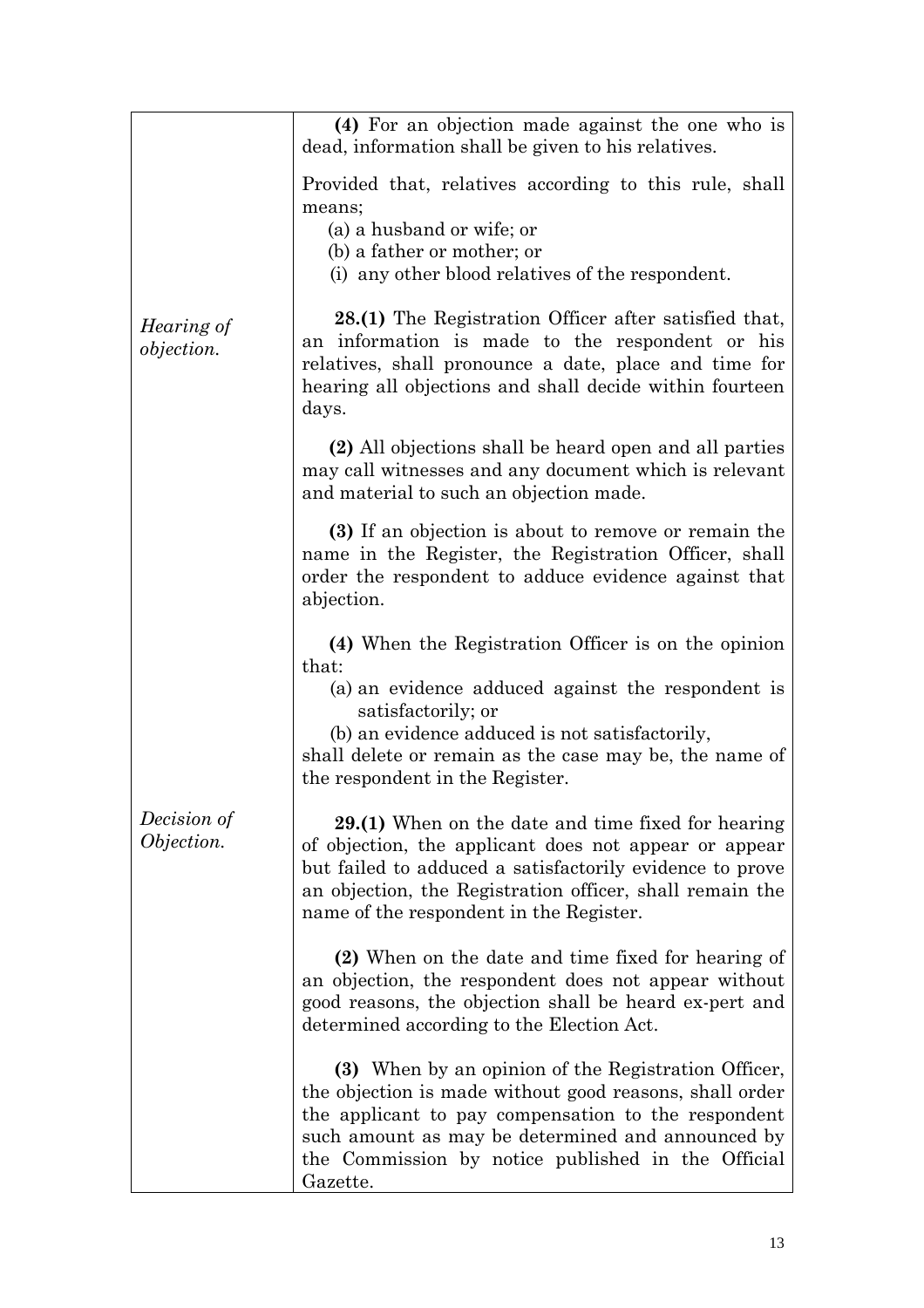|                                           | (4) An order of payment of compensation made<br>under sub rule (3) of this rule, shall be deemed as to<br>have been made by the District Court.                                                                                                                                                                                                                                                                                                                                                                                                                                                                                                       |
|-------------------------------------------|-------------------------------------------------------------------------------------------------------------------------------------------------------------------------------------------------------------------------------------------------------------------------------------------------------------------------------------------------------------------------------------------------------------------------------------------------------------------------------------------------------------------------------------------------------------------------------------------------------------------------------------------------------|
|                                           | (5) When the objection is made without good<br>reasons, the Registration Officer shall states the<br>reasons, and the amount of money paid as a security as<br>provided under rule 27, shall be deemed to be the<br>Government money.                                                                                                                                                                                                                                                                                                                                                                                                                 |
| Dissatisfied with<br><i>the decision.</i> | <b>30.</b> When the applicant or respondent becomes<br>aggrieved with the decision of the Registration Officer,<br>may appeal to the Regional Court, twenty one days<br>from the date of that decision.                                                                                                                                                                                                                                                                                                                                                                                                                                               |
| Appeal to the<br>Regional Court.          | <b>31.(1)</b> Appeal to the Regional Court shall be made<br>by filing a form " $2KP$ " as prescribed in the Schedule to<br>these Regulations, which shall be issued by the<br>Registration Officer.                                                                                                                                                                                                                                                                                                                                                                                                                                                   |
|                                           | (2) Appeal made to the Regional Court, shall be<br>heard and determined not more than fourteen days<br>from the date of that appeal.                                                                                                                                                                                                                                                                                                                                                                                                                                                                                                                  |
|                                           | (3) A person who becomes aggrieved by the decision<br>of the Regional Court, may appeal to the High Court<br>within fourteen days, and the decision of the High<br>Court shall be final.                                                                                                                                                                                                                                                                                                                                                                                                                                                              |
| Decision of the<br>Court.                 | <b>32.(1)</b> When the name of any person:<br>(a) is ordered by the court to be entered in the<br>Register; or<br>(b) is ordered by the court to be deleted in the<br>Register;<br>the Registration Officer or the Director as the case may<br>be, after received that order from the court, shall either<br>enter or delete as the case may be the name of that<br>person from or in the Register.<br>(2) A person whose name is ordered by the court to<br>be deleted in the register, shall be obliged to handover<br>the registration card to the Registration Officer or to<br>the Director within seven days from the date of that<br>decision. |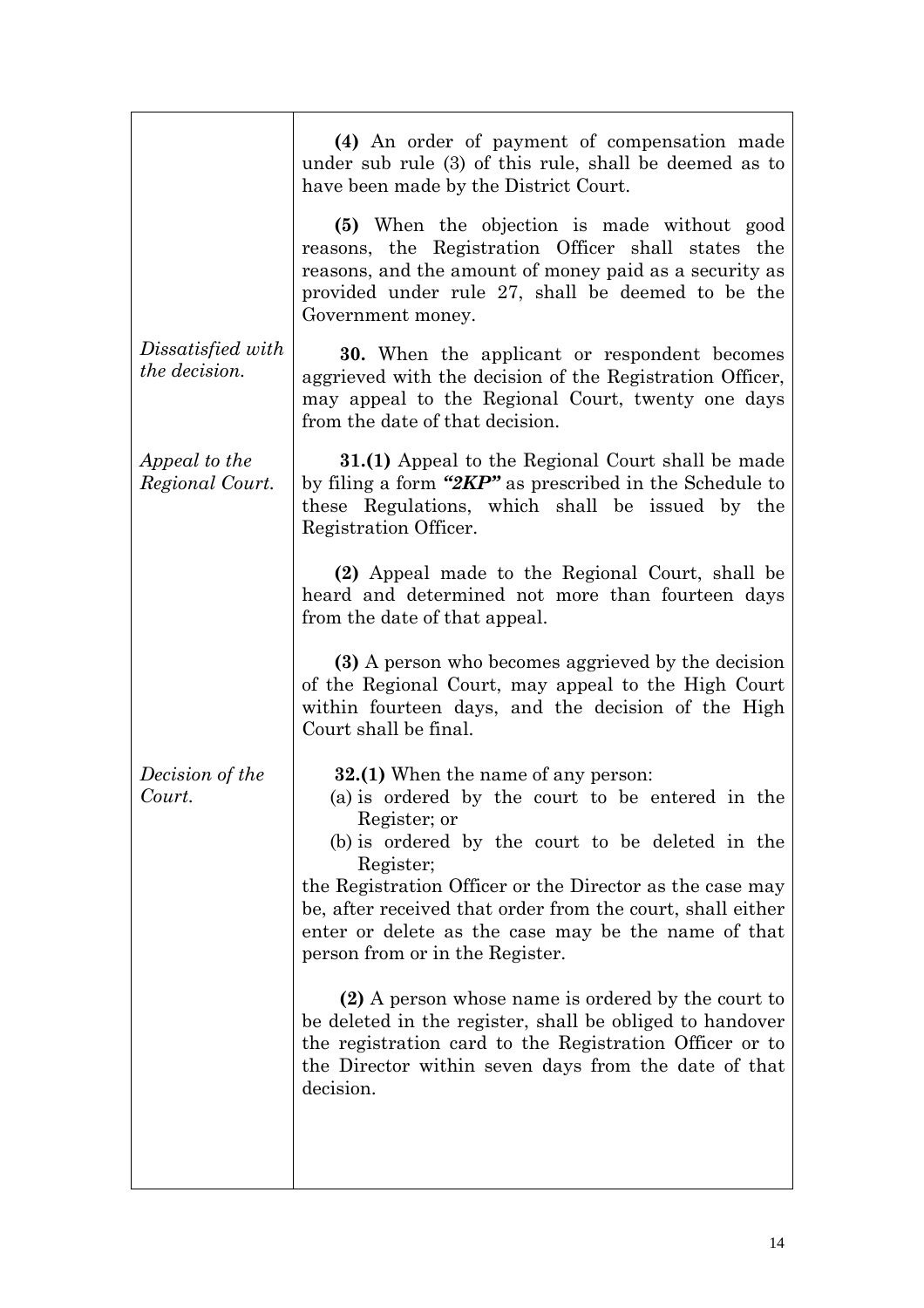|                                                                                      | <b>PART VIII</b>                                                                                                                                                                                                                                                   |
|--------------------------------------------------------------------------------------|--------------------------------------------------------------------------------------------------------------------------------------------------------------------------------------------------------------------------------------------------------------------|
|                                                                                      | OFFENCE AND PENALTY.                                                                                                                                                                                                                                               |
| <i><b>Offences relating</b></i><br>to registration.                                  | 33.(1) A person who has no qualification to be<br>registered as a voter, and apply to the Registration<br>Officer to be registered as a voter in accordance with<br>rule 8, in these Regulations, shall commit an offence.                                         |
|                                                                                      | (2) A person who encourages another person who<br>has no qualifications to be registered to make<br>application for registration to the Registration Officer<br>in accordance with rule 8, shall commit an offence.                                                |
| <i>Insertion of the</i><br>wrong<br><i>information in</i><br>an application<br>form. | <b>34.(1)</b> A person who applied and given an<br>application form according to these Regulations and<br>inserts of a wrong information in that application form,<br>shall commit an offence.                                                                     |
|                                                                                      | (2) A person who encourages another person to<br>inserts the wrong information in any form given by the<br>Registration Officer according to these Regulations,<br>shall commit an offence.                                                                        |
| Making a false<br>information.                                                       | <b>35.</b> A person who is required to make information<br>by the Registration Officer or any other officer of the<br>Commission, and gives false information relating to<br>registration, shall commit an offence.                                                |
| Offence relating<br>to registration<br>card.                                         | <b>36.</b> A person who is required to handover the<br>registration card to the Registration Officer or to the<br>Director or any other officer of the Commission<br>according to these Regulations, and failed to handover<br>that card, shall commit an offence. |
| To destruct<br>registration<br>card.                                                 | 37.(1) A person who intentionally destruct the<br>registration card, shall commit an offence.                                                                                                                                                                      |
|                                                                                      | (2) To destruct the registration card according to<br>this rule, means to do any act which result into adverse<br>the quality of the registration card as issued by the<br>Commission.                                                                             |
| Unlawful<br>possession of a<br>voter's card.                                         | <b>38.</b> A person who possess or retain the registration<br>card which:<br>(a) issued to another person without the consent of<br>that other person; or<br>(b) issued to a person who is dead; or<br>(c) issued to a person whose name is deleted due to         |